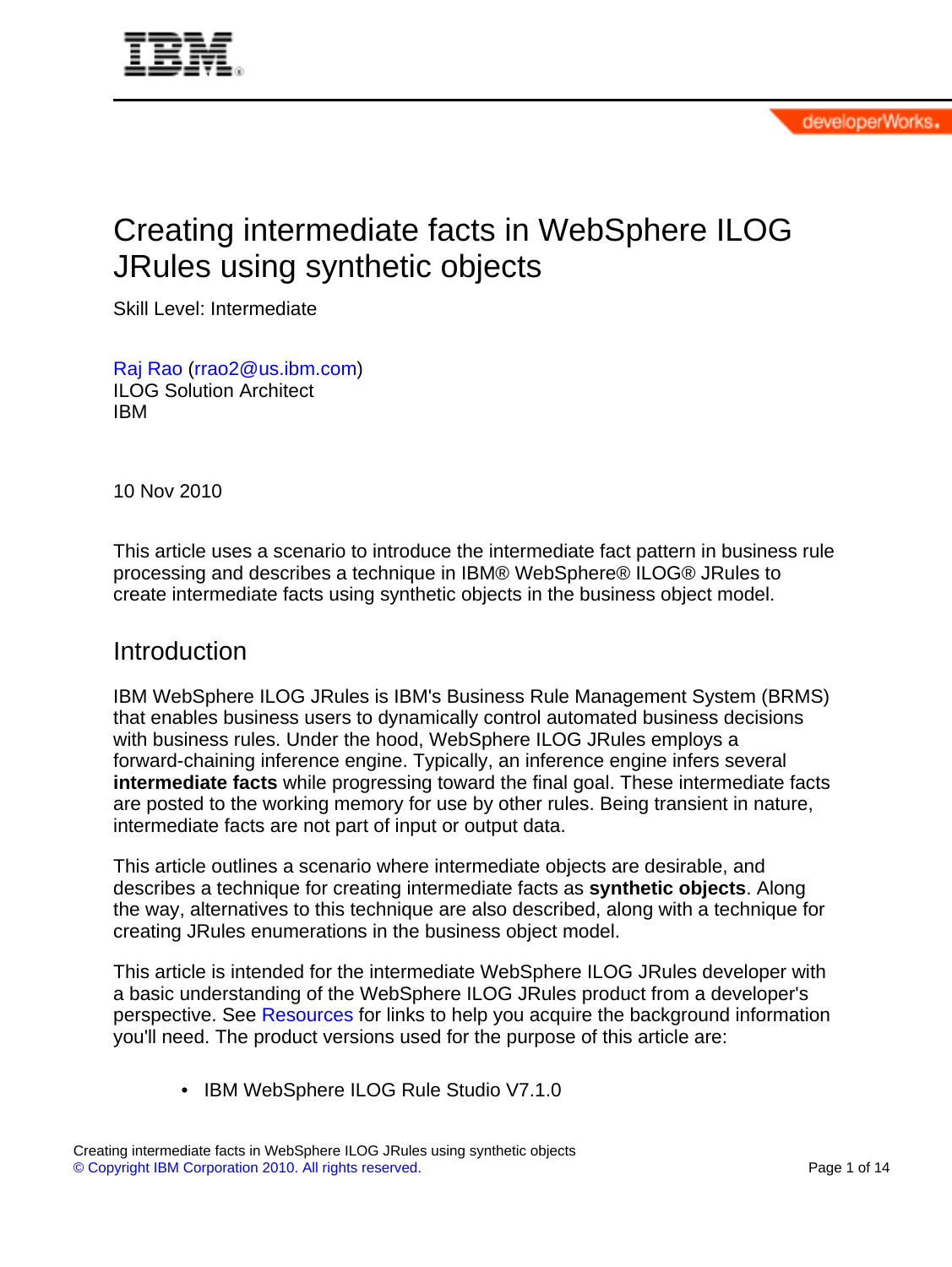• IBM WebSphere ILOG Rule Execution Server V7.1.0

## Sample scenario

Before beginning with the implementation of synthetic objects, let's review the sample scenario that will be used as reference point for this article, and also look at what is referred to as an intermediate fact.

This example uses a rule engine to handle severe weather alerts and to generate notifications and directives based on these alerts. The input and output to this rule engine conform to the Common Alerting Protocol (CAP), an XML specification produced by OASIS/ITU-T. The input data (Figure 1) contains information about weather alerts, such as rainfall, fog, and so on.

#### **Figure 1. Input fragment**

```
<info>
  <language>en-US</language>
  <category>Het</category
  <event>HeavyPainfall</event>
  <responseType>Assess</responseType>
  <urgency>Inmediate</urgency>
  <severity>Severe</severity>
  <certainty>Observed</certainty>
  <expires>2010-11-15T16:00:00+00:00</expires>
  <senderName>NATIONAL WEATHER SERVICE ROTTERDAM NL</senderName>
  <description>AT 254 PM PDT...NATIONAL WEATHER SERVICE DOPPLER RADAR INDICATED A SEVERE THUMDERSTORM OVER ROTTERDAM CITY..
  <instruction>TAKE COVER IN A SUBSTANTIAL SHELTER UNTIL THE STORM PASSES. </instruction>
  <contact>CITY/WEATHERFCT</contact>
  <parameter>
    <value>10</value>
  </parameter>
  <parameter>
    <walue>60</walue>
  </parameter>
```
Based on these alerts, the rule engine generates directives to various city departments, as seen in the output fragment (Figure 2).

#### **Figure 2. Output fragment**

```
<sender xmlns="urn:oasis:names:tc:emergency:cap:1.1">CityCommandCenter-BRE</sender>
<sent xmlns="urn:oasis:names:tc:emergency:cap:1.1">2010-10-05T21:42:05.921</sent>
<info xmlns="urn:oasis:names:tc:emergency:cap:1.1">
   <language>en_US</language>
   <category>Safety</category>
   <event>AlertLevelRainfallAssessment</event>
   <certainty>Observed</certainty>
   <audience>CityWaterDomain CityPublicSafetyDomain</audience>
   <eventCode>
      <valueName>Type</valueName>
      <value>Notification</value>
   </eventCode>
   <headline>Level Rainfall Assessment</headline>
   <description>Heavy rainfall expected; Assessing rainfall vs. sever capacity</description>
   <contact>ccc@rotterdam.com</contact>
```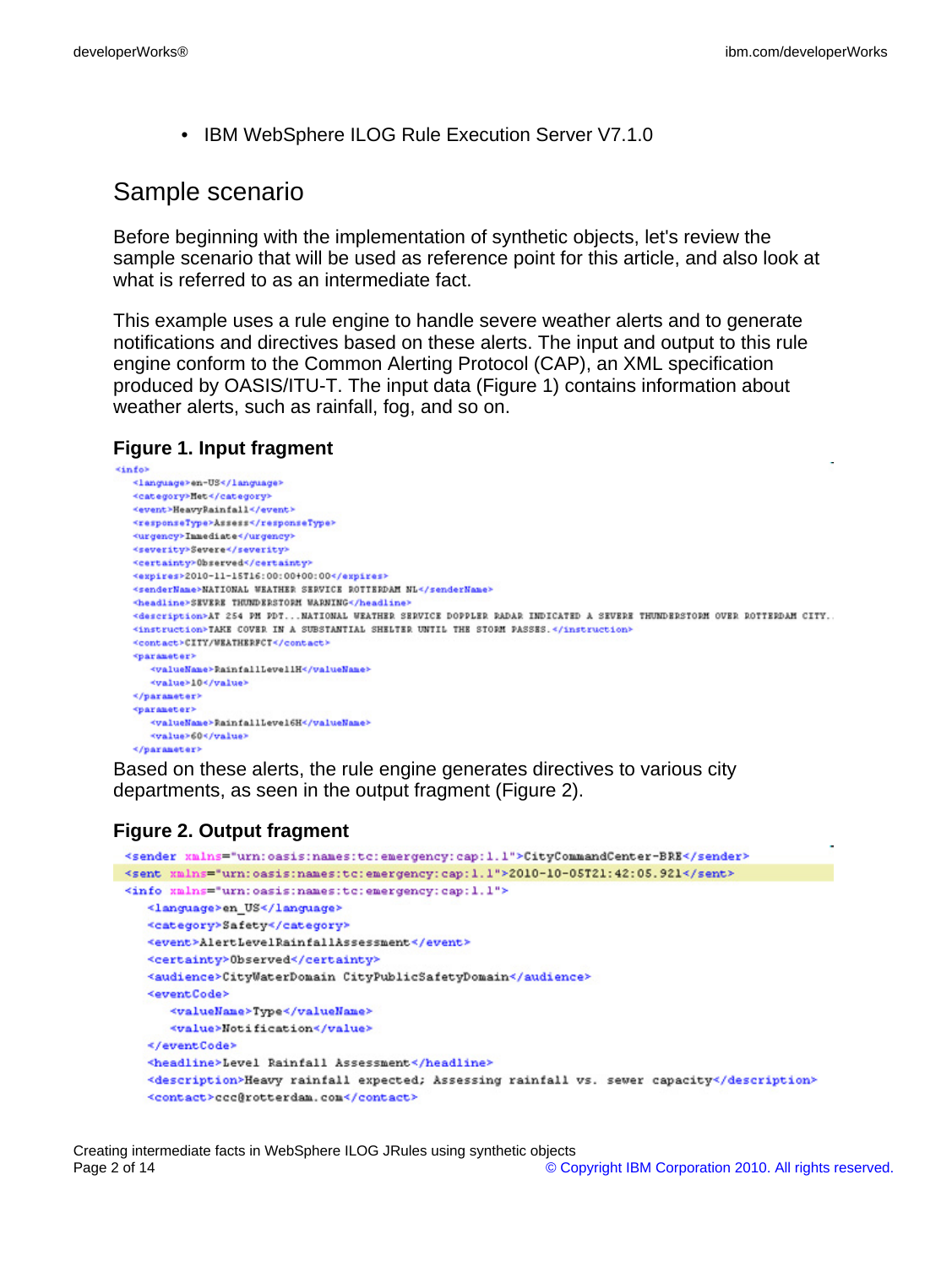Broadly, the business rules used in this application fall into two categories:

- Assessment rules that analyze and assess the alert information.
- Directive rules that generate notifications and directives based on the assessment.

For example, rules might assess that it is **HeavyRainfall** in any of these scenarios:

- Observed rainfall in the last 1 hour is over 15 mm.
- Observed rainfall in the last 1 hour is over 10 mm and the observed rainfall in the last 12 hours is over 100 mm.
- Observed rainfall in the last 12 hours is over 150 mm.
- Observed rainfall in the last 6 hours is over 80 mm.

These conditions are captured in individual rules, as shown in Figure 3.

#### **Figure 3. Example of assessment rule conditions**

Code

```
definitions
   set heavyRainfallEvent to an info in the infos of request
        where the event of this info is "HeavyRainfall"
             and the certainty of this info is "Observed"
             and the severity of this info is "Severe" ;
if
     there is at least one parameter in the parameters of heavyRainfallEvent
        where the value name of this parameter is "RainfallLevel12H"
              and the numeric value of this parameter is at least 150,
then
```
Based on the assessment of HeavyRainfall, several notifications and directives are issued to several municipal departments, such as City Public Safety, City Sewage, and so on. Be aware that regardless of how this assessment was concluded - whether it is based on the observed rainfall over the last hour, or the last six hours, or any of the other criteria -- the same actions are taken. However, these actions should not be repeated for each rule that assesses HeavyRainfall because that would lead to duplication of code and reduced maintainability of rules. Therefore, it is desirable for rules to generate an intermediate assessment before executing the actions (Figure 4). This **intermediate fact** would need to indicate the assessment type and hold a reference to the event that generated this fact, since some of the event information is used in generating the action items.

## **Figure 4. Event processing using intermediate assessments**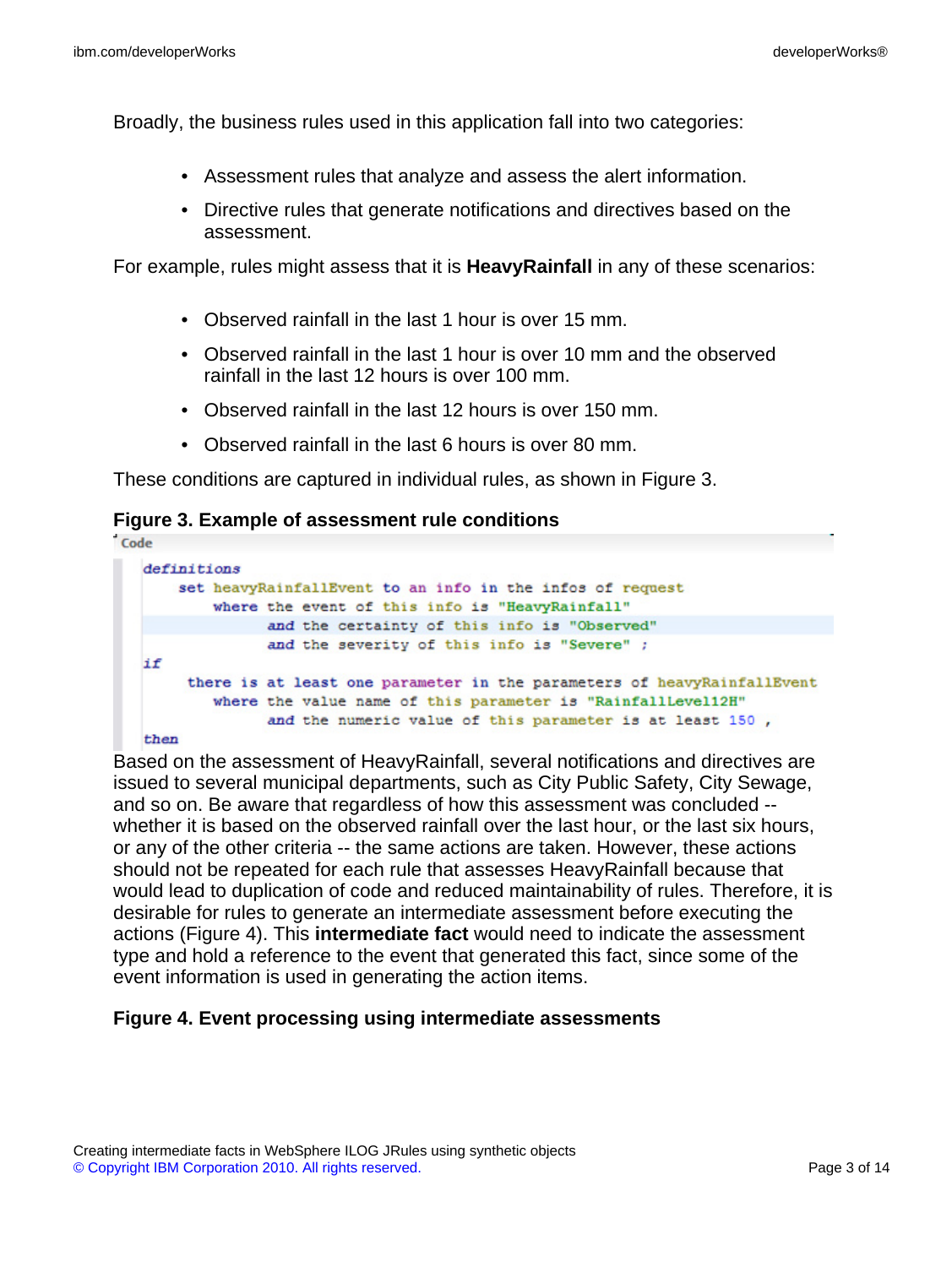

## Implementation options

The CAP 1.1 XSD file is supplied as the execution object model (XOM) and the business object model (BOM) is generated from it. To easily integrate with the Enterprise Service Bus (ESB), the rule engine is deployed as a Web service. This is done by leveraging the Hosted Transparent Decision Services (HTDS) capability of WebSphere ILOG JRules. HTDS precludes the use of a Java™ XOM. Additionally, it would be a convoluted exercise to reference an XML element in the CAP XSD from a Java class. Therefore, creating the intermediate facts as a Java XOM is not an option, and becomes somewhat of a challenge.

Two techniques can be used to overcome this challenge:

• **Option A: Supplemental XSD for intermediate facts** A new supplemental XSD is created to define the intermediate fact schema. For example, the XSD shown in Listing 1 creates a complex type named **Fact** that contains an AssessmentType and a reference to the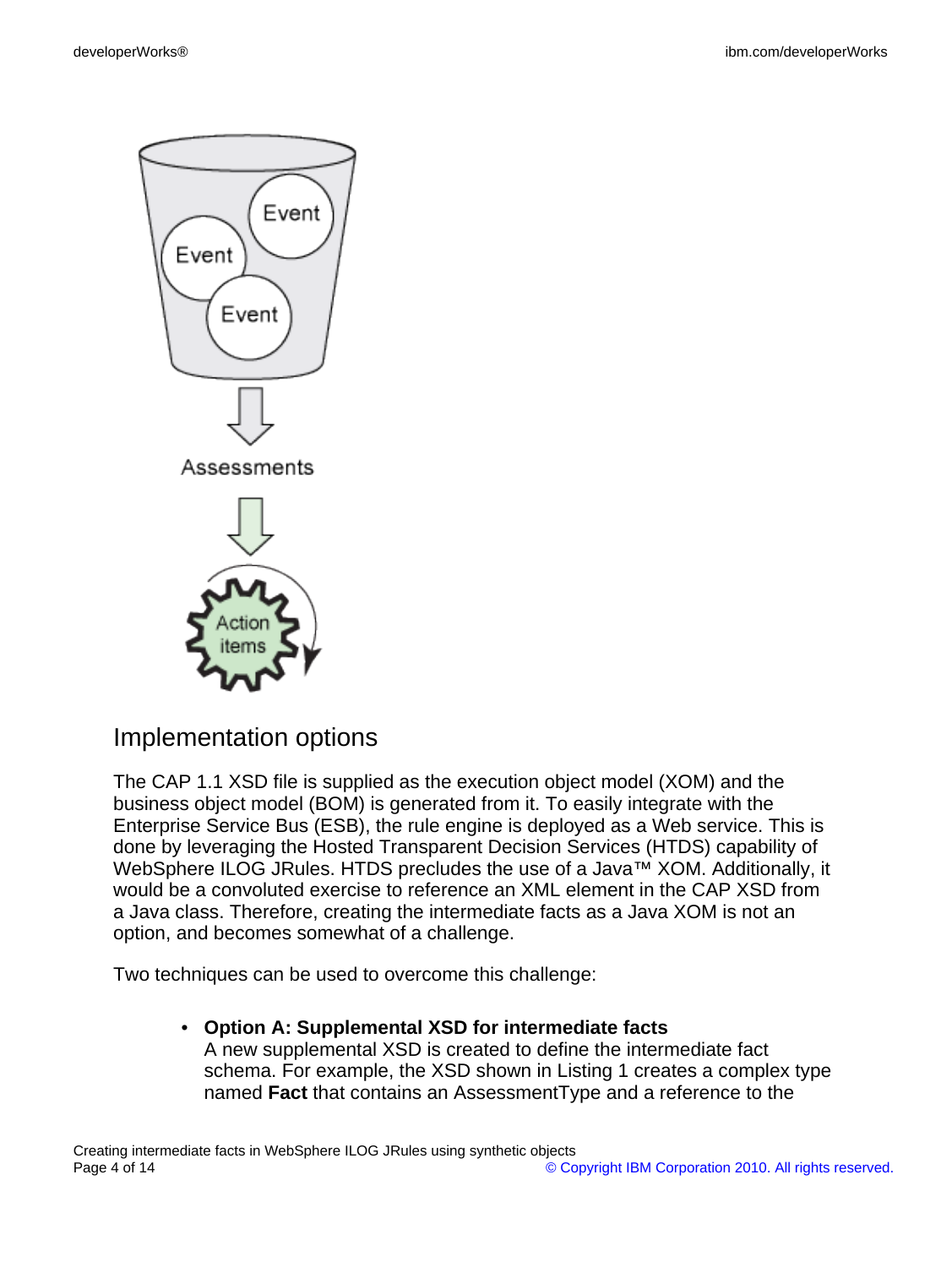other parameters to be stored in the Fact. This XSD is loaded into WebSphere ILOG Rule Studio as a new BOM entry and can now be instantiated to store intermediate facts.

#### **Listing 1**

```
<?xml version="1.0" encoding="UTF-8"?>
<schema attributeFormDefault="unqualified" elementFormDefault="qualified"
        targetNamespace="urn:www.ibm.com:software:ilog"
       xmlns="http://www.w3.org/2001/XMLSchema"
       xmlns:cap="urn:oasis:names:tc:emergency:cap:1.1"
       xmlns:ilog="urn:www.ibm.com:software:ilog">
        <import namespace="urn:oasis:names:tc:emergency:cap:1.1"
                schemaLocation="capAlertMessage1.1.xsd" />
        <complexType name="Fact">
               <sequence>
                        <element name="type" type="ilog:AssessmentType"/>
                        <element ref="<add element reference here>"/>
               </sequence>
        </complexType>
        <simpleType name="AssessmentType">
                <restriction base="string">
                       <enumeration value="HEAVY_RAINFALL"/>
                        <enumeration value="HEAVY SNOW"/>
                        <enumeration value="HEAVY FOG"/>
                        <enumeration value="EXTREME COLD"/>
                </restriction>
        </simpleType>
        </schema>
```
This is a relatively simple and straightforward approach, but it could suffer from a few deficiencies under some scenarios. Being a reference to a domain element, the parameter creates a cross-xsd dependency and has potential namespace issues. Additionally, as is the case in this scenario, if the referred element is a nested element without a visible qualified name, it is not possible to refer to it from the Fact complex type.

• **Option B: Use synthetic objects for intermediate facts Synthetic objects**, also known as virtual objects, are those objects that are not defined in the XOM. They are BOM constructs that simulate the state of real objects. They are essentially an application of the decorator

pattern wrapping a core Java type, such as String or Map. Virtual methods, which are defined in IRL code, provide the decoration.

For this scenario, a Fact BOM class is created which instantiates a HashMap when the fact is asserted. Here, Fact is a synthetic object with no corresponding class in the XOM. It merely wraps around the HashMap and simulates a real business object. Rules can be written on this synthetic business object just like any other real business object.

## **Figure 5. Synthetic fact**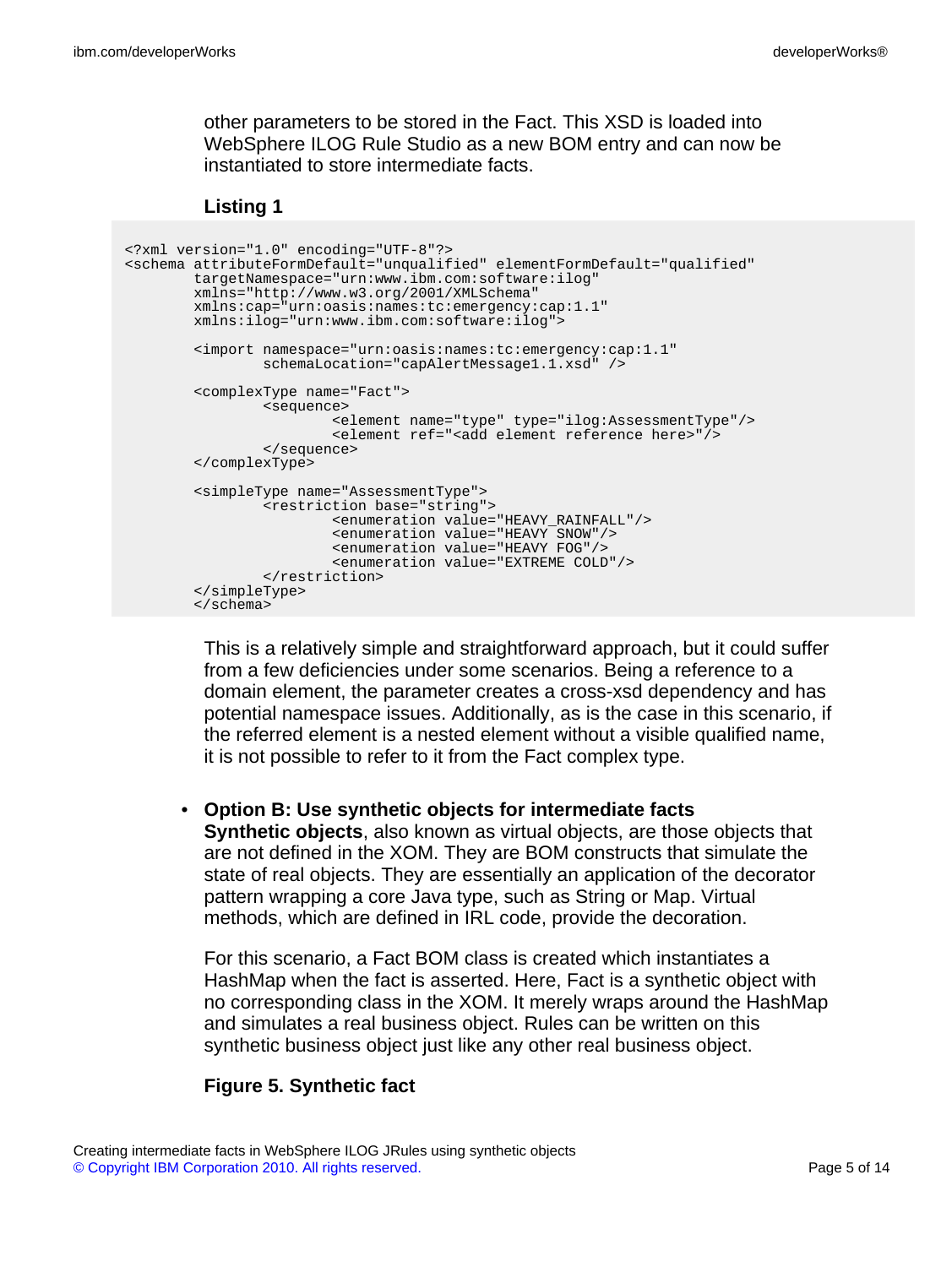|                                             |               |                      | HashMap Contents:                     |
|---------------------------------------------|---------------|----------------------|---------------------------------------|
| «BOM»<br>$=$ Fact                           |               | HashMap              | $className = Fact$                    |
| assert ()<br>as getType ()<br>@&getParam () | «instantiate» | 6% get ()<br>临put () | $'type' =  assessment type>param" = $ |

When a fact is asserted, it sets className as "Fact" in the HashMap. A "Tester" is used to map the business class (Fact) to the HashMap. For this scenario, the tester filters out all maps that do not have "Fact" as the className (Figure 6).



The implementation details of creating the synthetic objects are covered next.

# Synthetic object implementation details

The technique employed here uses synthetic objects instead of regular Java objects as application data that is used for execution. BOM to XOM mapping is used to implement the synthetic objects.

## **Business object model**

1. In the BOM Editor, create an enumeration called AssessmentType. This is an enumeration of the different intermediate assessments that rules can make, such as HEAVY\_RAINFALL, EXTREME\_COLD, and so on (Figure 7). Set the **Execution name** in the BOM to XOM mapping section to java.lang.String. **Figure 7. Create assessment type**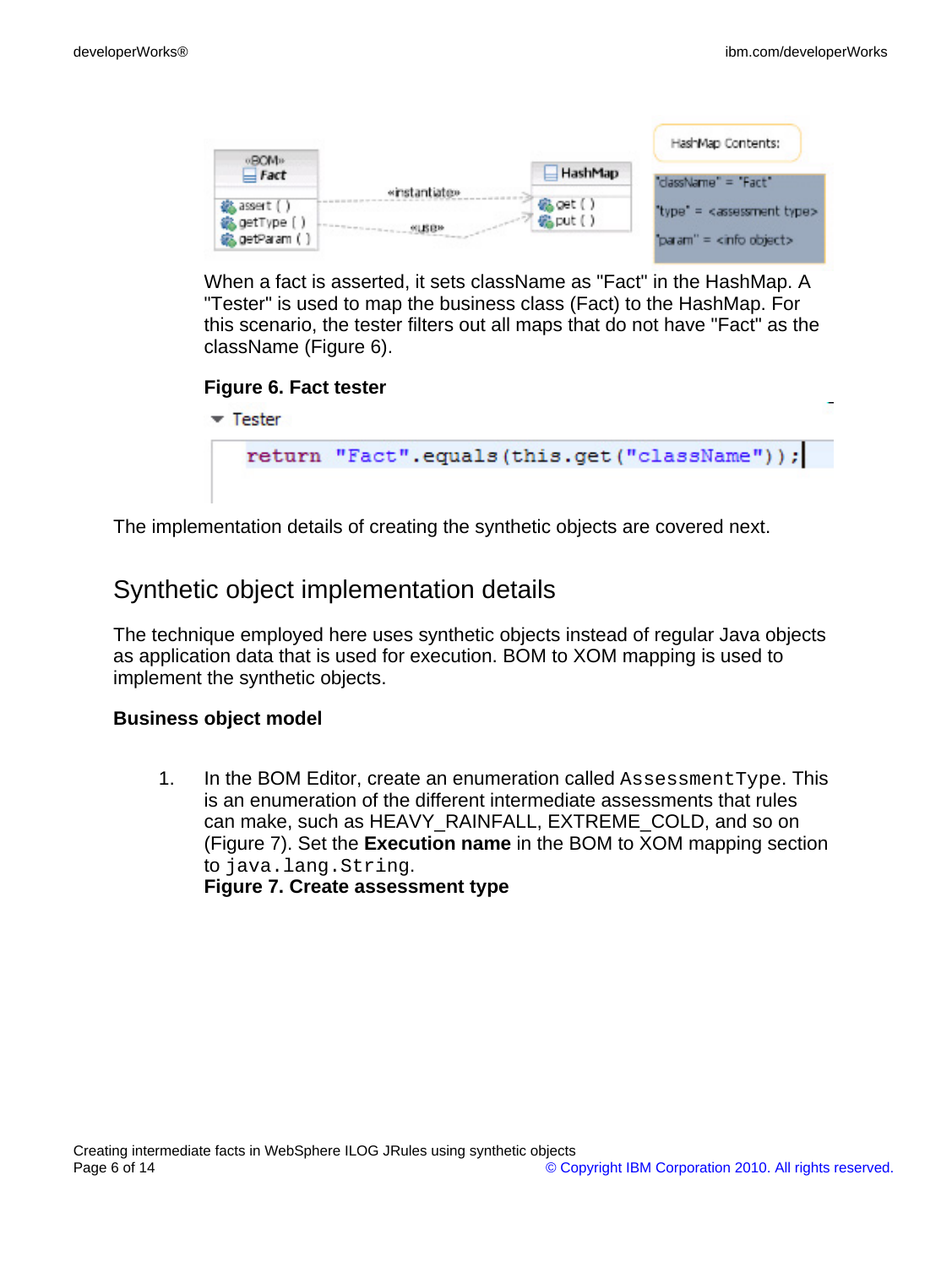| <b>General Information</b>                                                                                                                                          |                                                      | Class Verbalization                                                                                                                                                             |  |
|---------------------------------------------------------------------------------------------------------------------------------------------------------------------|------------------------------------------------------|---------------------------------------------------------------------------------------------------------------------------------------------------------------------------------|--|
| Name:                                                                                                                                                               | AssessmentType                                       | X Remove the verbalization.                                                                                                                                                     |  |
| Namespace:                                                                                                                                                          | oasis.names.tc.emergency.cap.virtual                 | Generate automatic variable<br>Change                                                                                                                                           |  |
| Superclasses:                                                                                                                                                       | java.lang.Object                                     | assessment type<br>Change<br>Term:                                                                                                                                              |  |
| Interfaces:                                                                                                                                                         |                                                      | Change<br>1 the assessment type, an assesse                                                                                                                                     |  |
| <b>v</b> Members<br>Specify the members of this class.<br>O <sup>S</sup> EXTREME_COLD<br>o <sup>S</sup> HEAVY_FOG<br>OF HEAVY_RAINFALL<br>o <sup>S</sup> HEAVY_SNOW |                                                      | $\sqrt{}$ Domain<br>Create and edit a domain for this class<br>Create a domain.<br>New<br><b>Delete</b><br><b>v</b> Categories<br>Define the categories associated with<br>Edit |  |
|                                                                                                                                                                     |                                                      |                                                                                                                                                                                 |  |
|                                                                                                                                                                     |                                                      | <b><i>A</i></b> Edit the categories.<br>@ Any                                                                                                                                   |  |
|                                                                                                                                                                     |                                                      | Custom Properties                                                                                                                                                               |  |
| ▼ BOM to XOM Mapping                                                                                                                                                | Edit the mapping between this BOM class and the XOM. |                                                                                                                                                                                 |  |
| Execution name:                                                                                                                                                     | java.lang.String                                     |                                                                                                                                                                                 |  |

2. Define each enumerated value as an attribute of type AssessmentType and provide a BOM-to-XOM mapping with the value. Mark each of these attributes **Read Only** and **Static**, and provide an appropriate verbalization (Figure 8).

# **Figure 8. Enumerations for assessment type**

|           | <b>General Information</b>                          |                                                     |        | • Member Verbalization             |  |  |
|-----------|-----------------------------------------------------|-----------------------------------------------------|--------|------------------------------------|--|--|
| Name:     | <b>HEAVY_RAINFALL</b>                               |                                                     |        | X Remove the verbalization.        |  |  |
| Type:     | oasis.names.tc.emergency.cap.virtual.AssessmentType |                                                     | Browse | - Create a navigation phrase.      |  |  |
| Class:    |                                                     | oasis.names.tc.emergency.cap.virtual.AssessmentType | Browse | * Navigation: "HEAVY RAINFALL"     |  |  |
| ReadMrite |                                                     | Read Only   O Write Only                            |        | <b>HEAVY RAINFALL</b><br>Template: |  |  |
| Static    |                                                     | Final                                               |        |                                    |  |  |
|           | Deprecated                                          | Update object state                                 |        |                                    |  |  |

3. Provide the enumeration value with a simple BOM-to-XOM mapping (Figure 9). **Figure 9. BOM to XOM for enumeration**

| $\overline{1}$ iquite 3. DOM to AOM for endineration<br>▼ BOM to XOM Mapping |                          |  |  |
|------------------------------------------------------------------------------|--------------------------|--|--|
| Edit the mapping between this BOM member and the XOM.                        |                          |  |  |
| Edit the imports.                                                            |                          |  |  |
| Getter                                                                       |                          |  |  |
|                                                                              | return "HEAVY RAINFALL"; |  |  |
|                                                                              |                          |  |  |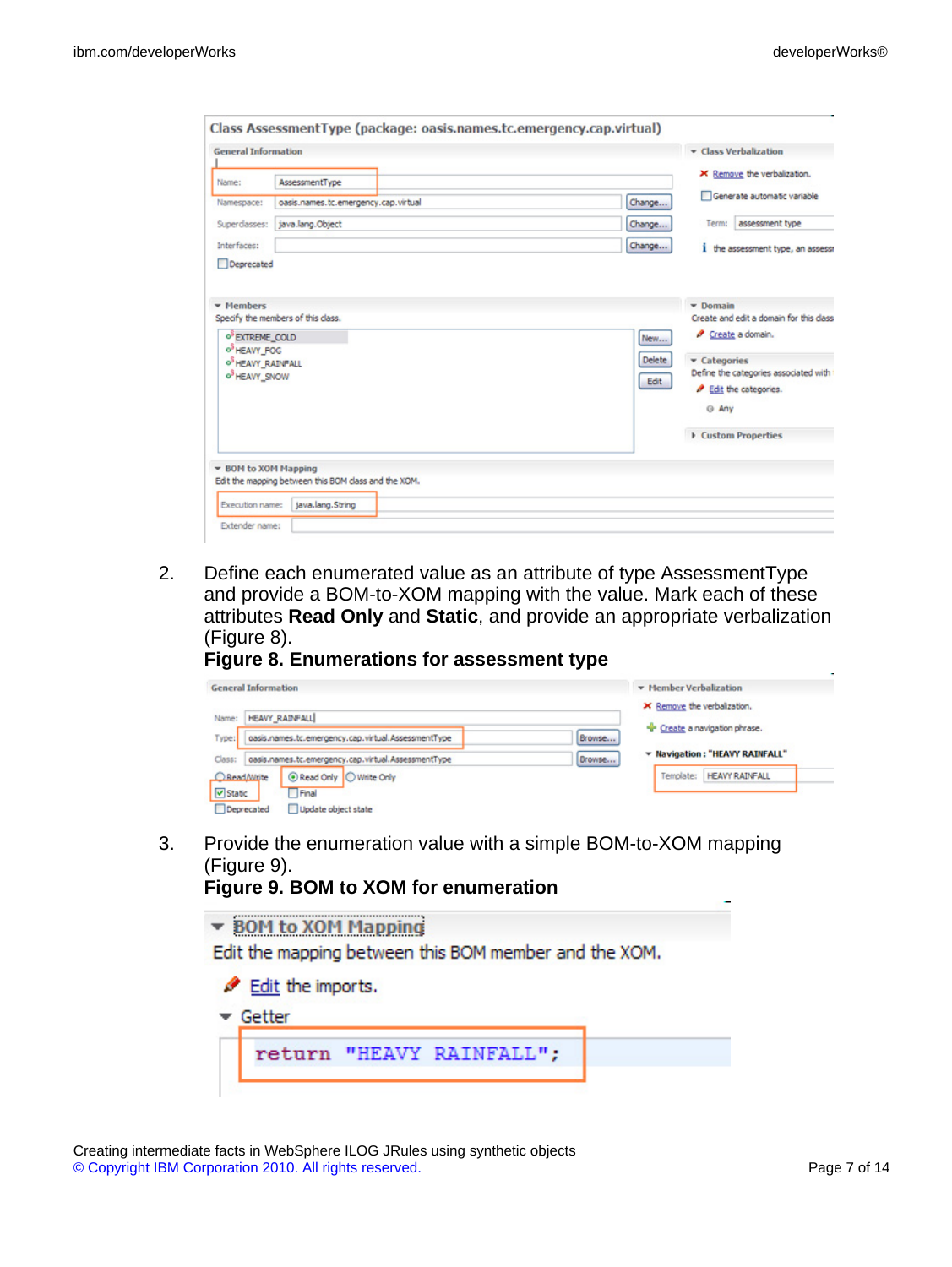4. You are now ready to create the synthetic class. In the BOM Editor, create a new BOM class called Fact (Figure 10). Set the **Execution name** in the BOM to XOM mapping section to java.util.Map. **Figure 10. Create Synthetic Class in BOM Editor**

| <b>General Information</b>                                                   | <b>v</b> Class Verbalization                  |
|------------------------------------------------------------------------------|-----------------------------------------------|
|                                                                              |                                               |
| Fact<br>Name:                                                                | X Remove the verbalization.                   |
| oasis.names.tc.emergency.cap.virtual<br>Namespace:                           | Generate automatic variable<br>Change         |
| java.lang.Object<br>Superclasses:                                            | fact<br>Change<br>Term                        |
| Interfaces:                                                                  | Change<br>1 the fact, a fact, the facts       |
| Deprecated                                                                   |                                               |
| <b>v</b> Members                                                             | $\sqrt{}$ Domain                              |
| Specify the members of this class.                                           | Create and edit a domain for this class       |
| of Fact()                                                                    | Create a domain.<br>New                       |
| @assert(AssessmentType,Info)<br>@ getParam()                                 | <b>Delete</b><br>v Categories                 |
| @ getType()                                                                  | Define the categories associated with<br>Edit |
|                                                                              | Edit the categories.                          |
|                                                                              | @ Any                                         |
|                                                                              | Custom Properties                             |
| ▼ BOM to XOM Mapping<br>Edit the mapping between this BOM class and the XOM. |                                               |
|                                                                              |                                               |
| java.util.Map<br>Execution name:                                             |                                               |
| <b>Extender name:</b>                                                        |                                               |
|                                                                              |                                               |
| Imports                                                                      |                                               |

- 5. The synthetic object basically is a HashMap that stored each of the attributes and values as name-value pairs in the HashMap. The synthetic object you need has two attributes:
	- **Type** is the assessment type
	- **Param** is a reference to the original event that created this assessment.
- 6. Define a method (called **assert** in this example) to create the fact and post it to the working memory. Mark it **Static** and provide a simple verbalization (Figure 11). **Figure 11. Create assert method on synthetic class**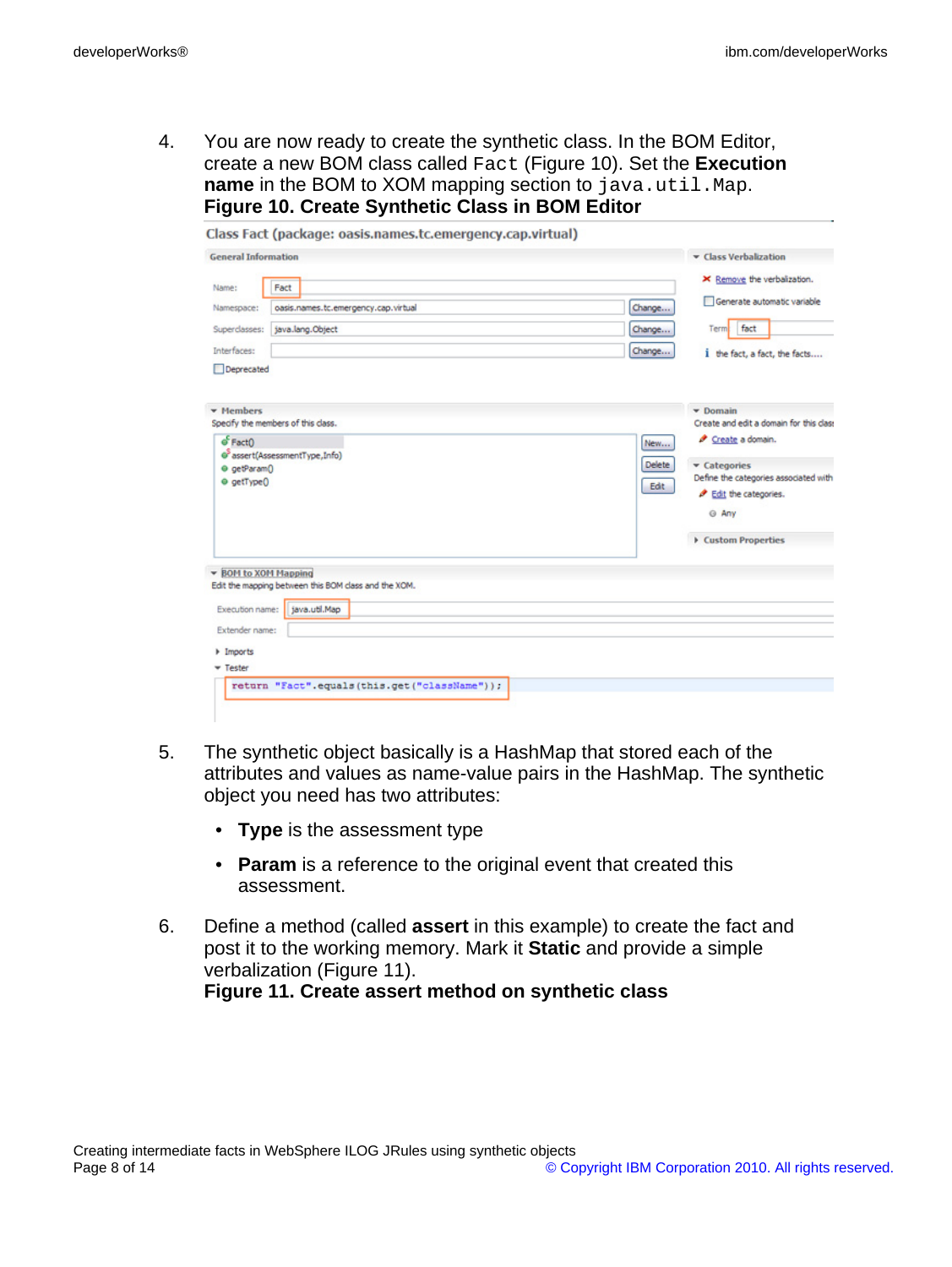| <b>General Information</b>                          | <b>v</b> Member Verbalization                               |
|-----------------------------------------------------|-------------------------------------------------------------|
|                                                     | X Remove the verbalization.                                 |
| Name:<br>assert                                     | <sup>4</sup> Create an action phrase.                       |
| void<br>Type:                                       | Browse                                                      |
| oasis.names.tc.emergency.cap.virtual.Fact<br>Class: | Action: "assert an assessment type with <p<br>Browse</p<br> |
|                                                     | assert {0} with <param/> {1}<br>Template:                   |

7. This method takes two arguments, the assessment type and a reference to the original event info (Figure 12). **Figure 12. Arguments for assert Method**

| $\blacktriangleright$ Arguments |                                                     |
|---------------------------------|-----------------------------------------------------|
|                                 | Edit the arguments of this member.                  |
|                                 |                                                     |
| Name                            | Type                                                |
| type                            | oasis.names.tc.emergency.cap.virtual.AssessmentType |

oasis.names.tc.emergency.cap.\_1\_1.Alert.Info

8. In the BOM-to-XOM mapping, this method creates a HashMap and puts the parameters into the HashMap. In addition, it inserts the newly created object into working memory and updates the context to refresh the agenda (Figure 13).

**Figure 13. BOM to XOM mapping for assert method**  $\blacktriangleright$  Body

```
HashMap f = new HashMap(3);
f.put("className", "Fact");
f.put("param", param);
f.put("type", type);
context.insert(f);
context.updateContext();
```
9. The two retrieval methods simply retrieve the value from the HashMap (Figure 14 and 15).

## **Figure 14. BOM to XOM for getParam method**

```
\blacktriangledown Body
```
param

```
return (oasis.names.tc.emergency.cap. 1 1.Alert.Info) this.get("param");
```
**Figure 15. BOM to XOM for getType method**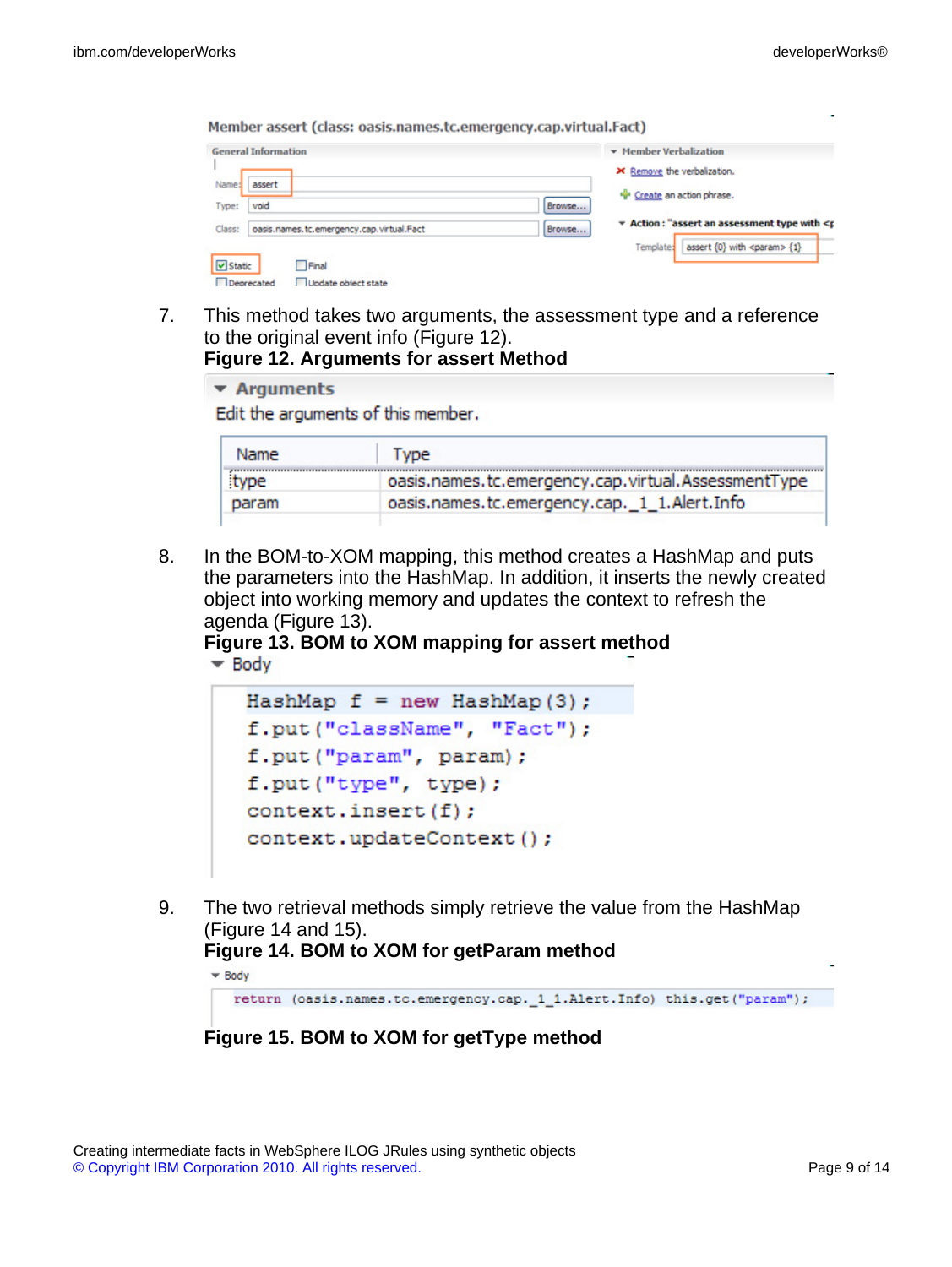$\blacktriangleright$  Body

return (String) this.get("type");

#### **Rules**

The overall ruleflow has two phases:

- During the assessment phase, the intermediate facts are derived.
- Based on these intermediate facts, notifications and other action items are created during the action phase.

These phases are depicted in the ruleflow shown in Figure 16.

#### **Figure 16. Overall ruleflow**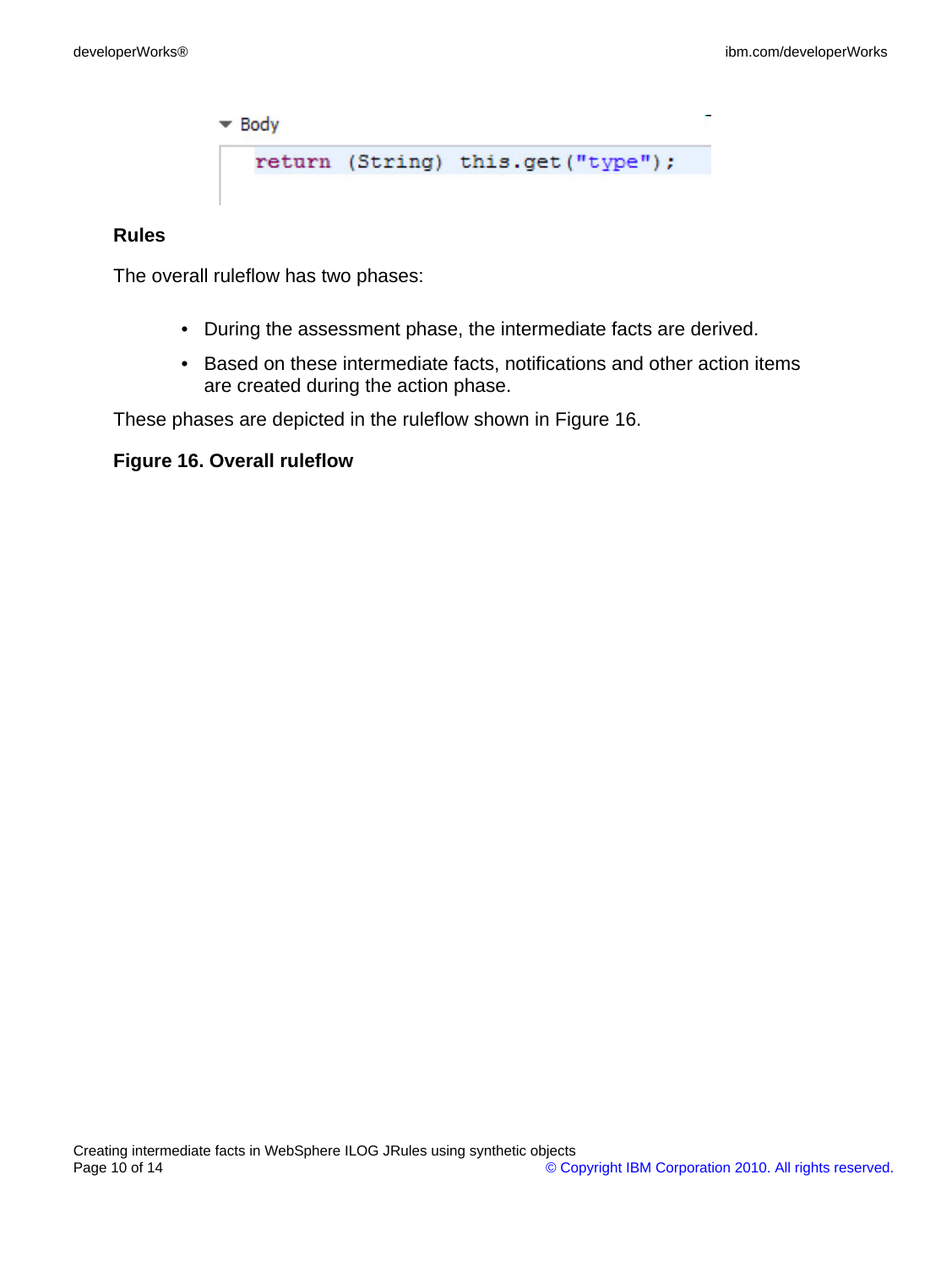

#### • **Assessment rules**

Assessment rules post intermediate facts based on incoming data. The example in Figure 17 posts a HEAVY RAINFALL assessment fact if more than 150 mm of rainfall is observed in the last 12 hours. The assert method creates the synthetic assessment fact and posts it to the working memory.

## **Figure 17. Example rule based on: Rainfall over last 12 hours**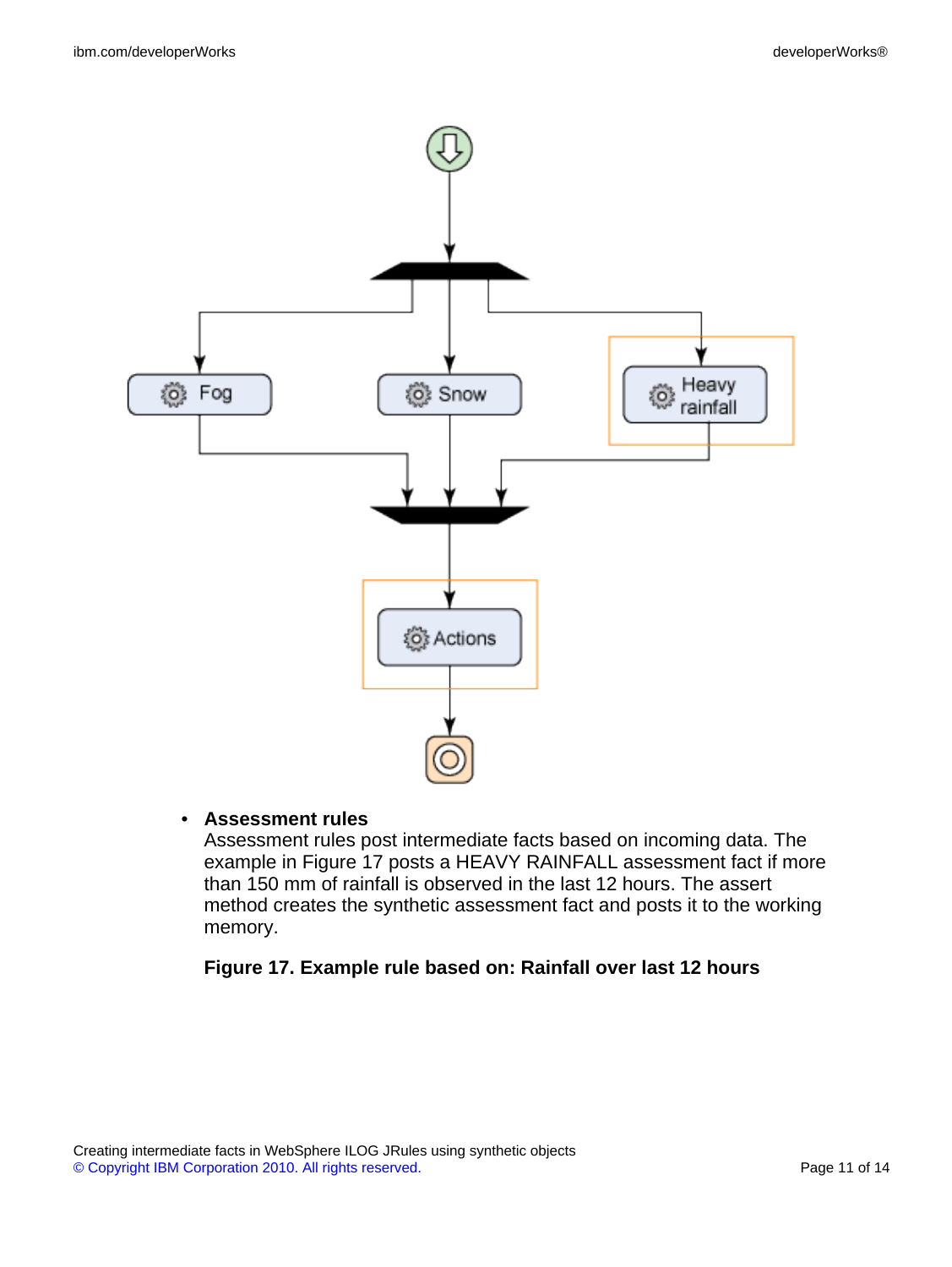```
definitions
    set heavyRainfallEvent to an info in the infos of request
        where the event of this info is "HeavyRainfall"
              and the certainty of this info is "Observed"
              and the severity of this info is "Severe" ;
ifthere is no fact where the type of this fact is HEAVY RAINFALL,
     and there is at least one parameter in the parameters of heavyRainfallEvent
       where the value name of this parameter is "RainfallLevel12H"
             and the numeric value of this parameter is at least 150,
then
    assert HEAVY RAINFALL with <param> heavyRainfallEvent ;
```
Another assessment rule checks the observed rainfall values over the last 1 hour and over the last 12 hours and suitably asserts the HEAVY RAINFALL assessment fact. To avoid multiple assessments of the same type being created, each of these assessment rules checks the working memory for the existence of an assessment fact (Figure 18).

#### **Figure 18. Example rule based on multiple rainfall parameters**

```
definitions
   set 'heavyRainfallEvent' to an info in the infos of request
       where the event of this info is "HeavyRainfall"
             and the certainty of this info is "Observed"
             and the severity of this info is "Severe" ;
ifthere is no fact where the type of this fact is HEAVY RAINFALL,
    and there is at least one parameter in the parameters of heavyRainfallEvent
       where the value name of this parameter is "RainfallLevel1H"
             and the numeric value of this parameter is at least 10,
    and there is at least one parameter in the parameters of heavyRainfallEvent
       where the value name of this parameter is "RainfallLevel12H"
             and the numeric value of this parameter is at least 100,
then
   assert HEAVY RAINFALL with <param> heavyRainfallEvent ;
```
#### • **Action rules**

Action rules match on the intermediate facts to generate action items, such as notifications and directives. Any number of events can lead to an assessment of HEAVY RAINFALL, but only one set of action items is created based on this assessment (Figure 19).

#### **Figure 19. Rule to Create Action Items**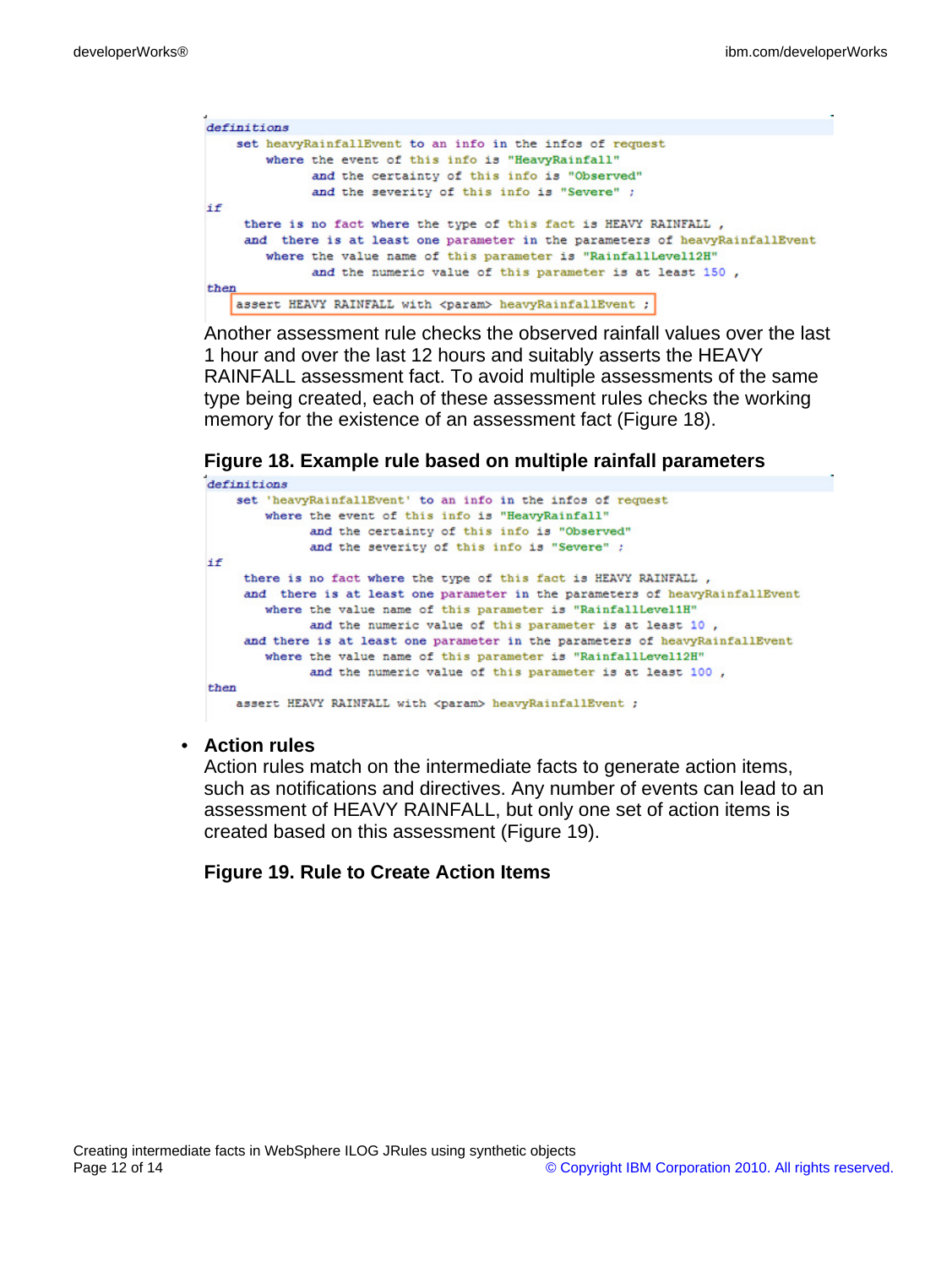| definitions |                                                                                                      |
|-------------|------------------------------------------------------------------------------------------------------|
|             | set heavyRainfall to a fact where the type of this fact is HEAVY RAINFALL ;                          |
|             | set info to the param of heavyRainfall ;                                                             |
| 1£          |                                                                                                      |
| true        |                                                                                                      |
| then        |                                                                                                      |
|             | set new info to create new info ;                                                                    |
|             | set the event of new info to "AlertLevelRainfallAssessment";                                         |
|             | set the language of new info to "en US";                                                             |
|             | add "Safety" to the categories of new info ;                                                         |
|             | set the certainty of new info to the certainty of info;                                              |
|             | set the audience of new info to "CityWaterDomain CityPublicSafetyDomain";                            |
|             | add event code <name> "Type" <value> "Notification" to new info ;</value></name>                     |
|             | set the headline of new info to "Level Rainfall Assessment";                                         |
|             | set the description of new info to "Heavy rainfall expected: Assessing rainfall vs. sewer capacity"; |
|             | set the contact of new info to "coo@rotterdam.com";                                                  |
|             | set new resource to create new resource ;                                                            |
|             | set the resource desc of new resource to "888001";                                                   |
|             | add new resource to the resources of new info ;                                                      |
|             | set the areas of new info to the areas of info ;                                                     |
|             | add new info to the infos of response;                                                               |

# **Conclusion**

Creating intermediate facts is a useful pattern to avoid duplication of rule code. With the example described in this article, you have seen that synthetic objects can be created entirely from within the WebSphere JRules Editor. This technique for creating synthetic objects can be very useful, particularly when intermediate objects are desirable for rule processing, but Java execution object model is precluded by HTDS.